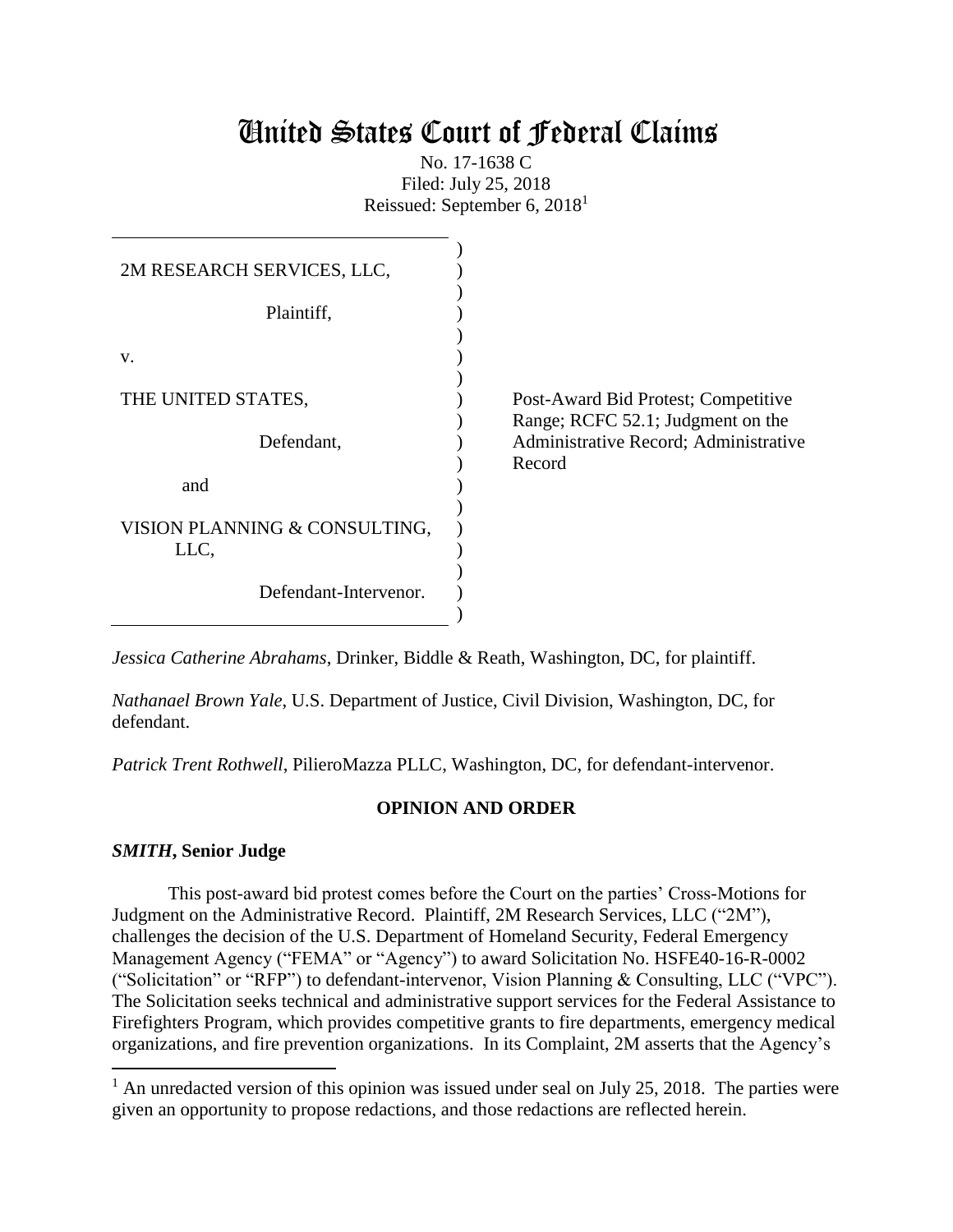award of the contract to VPC was arbitrary and capricious, contrary to law, and without a rational basis. Second Amended Complaint (hereinafter "2nd Am. Compl.") at 4. For the following reasons, plaintiff's Motion for Judgment on the Administrative Record is granted, and defendant and defendant-intervenor's Cross-Motions for Judgment on the Administrative Record are denied.

#### **I. Background**

Plaintiff is a certified small business under the Small Business Administration's ("SBA") 8(a) Business Development program, which specializes in providing research, program evaluations, statistical consulting, and program support-related services to federal agencies. 2nd Am. Compl. at 5. On May 9, 2016, FEMA issued the RFP, seeking proposals to provide technical and administrative support for FEMA's administration of various grant programs, including those awarded to fire departments. Administrative Record ("AR") at 210. The RFP contemplated the award of a firm, fixed price contract for a total performance period of four years and five months, including option periods, and restricted competition to small business concerns certified by the SBA for participation in its 8(a) Business Development program. *See*  AR 277 (referencing Federal Acquisition Regulation ("FAR") 52.219-18, codified at 48 C.F.R. § 52.219-18 (2017)). In addition to its certification under SBA's 8(a) program, plaintiff is also a certified HUBZone minority-owned, small disadvantaged business. AR 45.

Pursuant to the RFP, offerors were to submit their technical and price proposals in separate volumes. AR 317-18. Technical proposals were to address four factors in the following order of importance: (1) Work Plan and Management Approach; (2) Past Performance; (3) Staffing Plan and Key Personnel; and (4) Quality Control Plan. AR 318. The Quality Control Plan is not at issue here. The first and most important factor, Work Plan and Management Approach, instructed offerors to fully describe how they would meet the requirements set forth in the RFP's Performance Work Statement ("PWS"), and to demonstrate their ability to control the operation of such requirements in an efficient and cost effective manner. AR 319. The second factor, Past Performance, required each offeror to submit up to three client references related to prior projects in which it performed as either the prime contractor or as a subcontractor. AR 320. Third, the Staffing Plan and Key Personnel factor instructed offerors to describe how they intended to staff the contract to meet the PWS requirements. AR 322. For each technical factor, FEMA assigned strengths and weaknesses to aspects of technical proposals that either exceeded or fell short of the RFP's requirements. AR 333. FEMA then issued an adjectival rating for each factor and for the technical proposal as a whole, ranging from Superior to Unsatisfactory. AR 332, 336-37*.* The award was to be made in accordance with the best-value tradeoff process set forth in FAR 15.101-1, by balancing offerors' technical and price advantages. AR 330. Notably, the RFP stipulated that the Work Plan and Management Approach was "significantly more important" than the other technical factors, and technical factors, when combined, were "significantly more important" than price. AR 331-32.

On September 29, 2016, FEMA awarded the contract to VPC. AR 1866. Per 2M's request, FEMA issued a debriefing, reflecting its overall rating of VPC's technical proposal as "Superior" and 2M's as "Good." AR 1864-65, 1872*.* On October 12, 2016, plaintiff submitted a bid protest to the U.S. Government Accountability Office ("GAO"), challenging FEMA's award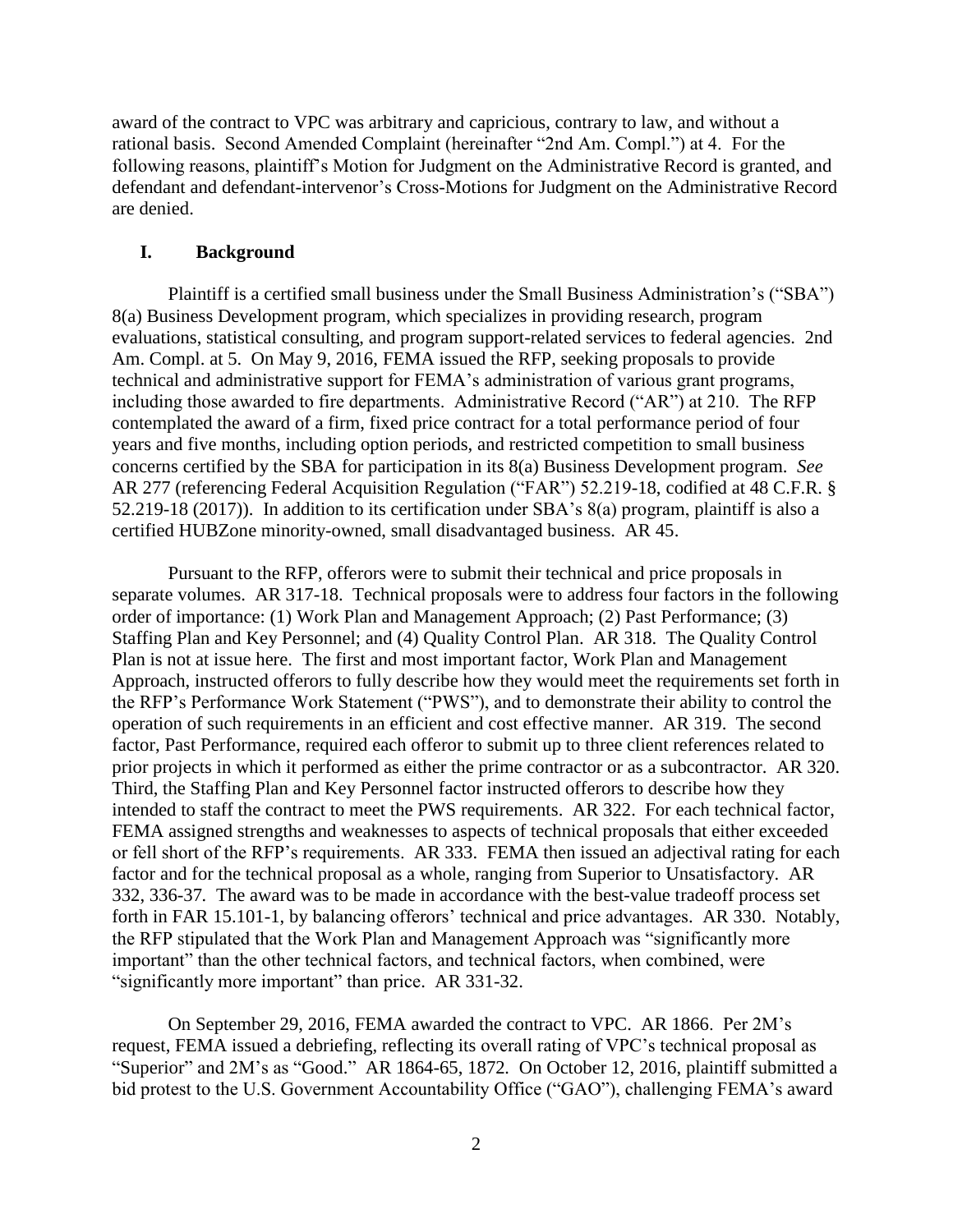to VPC, arguing that VPC lacked the experience and resources to serve as prime contractor. AR 44-45. Specifically, 2M asserted that "obvious red flags" should have led FEMA to assign deficiencies to and reduce the ratings of VPC's proposal, disqualify VPC from competition under FAR 52.219-14, and refer VPC to the SBA for a responsibility determination. Plaintiff's Motion for Judgment on the Administrative Record and Memorandum in Support (hereinafter "P's MJAR") at 8. Upon provision of VPC's complete proposal and FEMA's relevant evaluation results, plaintiff submitted a supplemental protest, alleging that VPC violated limitations on subcontracting under FAR 52.219-14 and lacked the requisite past performance history, both of which FEMA ignored in its evaluation of VPC. AR 57.

On December 6, 2016, the GAO dismissed plaintiff's protest, declaring that FEMA's representation that it would take corrective action rendered the protest academic. AR 840-41 (noting FEMA's intent to take the following corrective action: (1) reevaluate the Past Performance factor; (2) review compliance with FAR 52.219-14; (3) decide whether to award with or without discussions and conduct price evaluation as necessary; and (4) issue a new technical source selection evaluation board consensus report and source selection decision document). Still, the GAO declared that 2M was entitled to recover more than \$90,000 in expenses incurred in pursuit of 2M's protest, which FEMA has since reimbursed. AR 840.

On December 13, 2016, FEMA notified 2M that it had reevaluated the proposals in response to 2M's GAO protest, relying in part on reports from the Technical Source Selection Evaluation Board ("SSEB") and FEMA's price evaluator. AR 1184. Subsequently, on March 30, 2017, FEMA issued its competitive range determination, consisting of fair and reasonably priced proposals with technical ratings of "Good" or higher, which resulted in the inclusion of only 2M and VPC's offers within the competitive range. AR 1290, 1293-94. Plaintiff submitted its final proposal revisions, reducing its price and including additional past performance, on May 18, 2017. AR 1333. On September 22, 2017, VPC was again awarded the contract. AR 1658. In its debriefing, FEMA disclosed that VPC and 2M had maintained their overall technical ratings of "Satisfactory" and "Good," respectively, but that 2M's Past Performance rating had fallen from "Satisfactory" to "Neutral." AR 16624. Additionally, FEMA maintained 2M's rating of "Good" for Work Plan and Management Approach, despite any weaknesses identified under such factor, and eliminated the proposal strengths indicated in FEMA's initial 2016 evaluation. AR 1624-25. Further, FEMA derived a total evaluated price of plaintiff's proposal as \$ , and the total evaluated price of VPC's proposal as \$ . AR 1684, 1293-96, 1300-01.

On October 31, 2017, plaintiff filed a Complaint with this Court, alleging that FEMA irrationally and unlawfully awarded the contract to VPC. Complaint (hereinafter "Compl.") at 1. On November 16, 2017, plaintiff filed an Amended Complaint. On December 12, 2017, plaintiff filed a second Amended Complaint. *See generally* 2nd Am. Compl. On December 15, 2017, plaintiff filed a Motion for Judgment on the Administrative Record, alleging that FEMA's award of the contract to VPC was arbitrary, capricious, and contrary to law. P's MJAR at 1-2. On January 5, 2018, VPC filed its Response and Cross-Motion. *See generally* Defendant-Intervenor Vision Planning & Consulting, LLC's Opposition to Plaintiff's Motion for Judgment on the Administrative Record and Cross-Motion for Judgment on the Administrative Record and Memorandum in Support (hereinafter "DI's CMJAR"). Simultaneously, the government filed its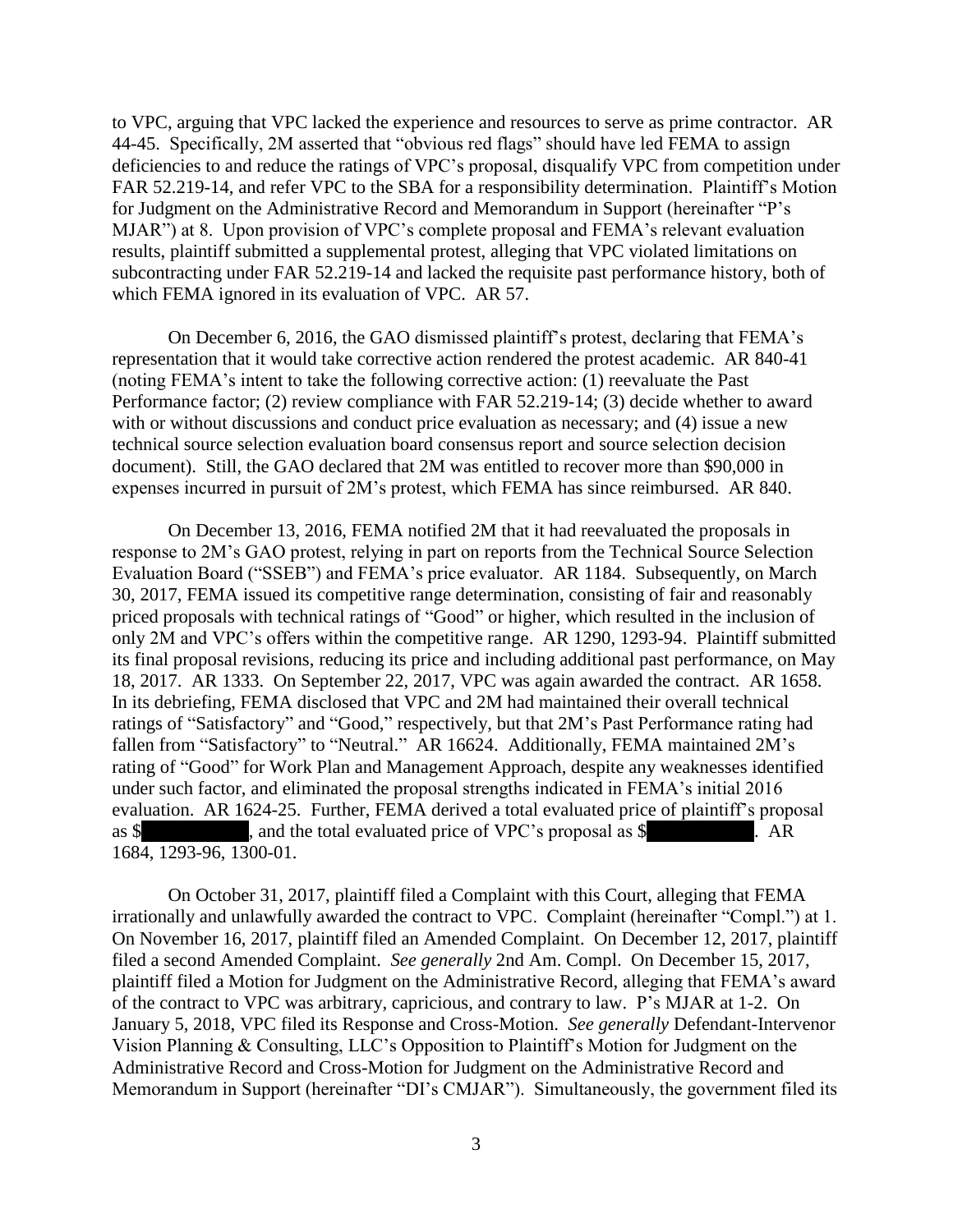Response and Cross-Motion. *See generally* Defendant's Response to Plaintiff's Motion for Judgment on the Administrative Record (hereinafter "D's CMJAR"). On January 12, 2018, 2M filed its Reply in support of its Motion for Judgment on the Administrative Record, and Response to defendant and defendant-intervenor's Cross-Motions for Judgment on the Administrative Record. *See generally* Reply to Defendant and Defendant-Intervenor's Cross-Motions for Judgment on the Administrative Record (hereinafter "P's Reply"). On January 19, 2018, defendant and defendant-intervenor filed their replies in support of their cross-motions for judgment on the administrative record. *See generally* Defendant's Reply in Support of its Cross-Motion for Judgment on the Administrative Record (hereinafter "D's Reply"); Defendant-Intervenor Vision Planning & Consulting, LLC's Reply in Support of its Cross-Motion for Judgment on the Administrative Record (hereinafter "DI's Reply"). On January 24, 2018, plaintiff filed a Motion to File a Sur-Reply. *See generally* Motion for to File Sur-Reply. Neither the government nor defendant-intervenor saw the necessity of such a Sur-Reply, but they did not object to its admission. This case was transferred to Senior Judge Loren A. Smith on May 30, 2018. The Court held Oral Argument on this matter on July 9, 2018. The motions are fully briefed and ripe for review.

### **II. Standard of Review**

This Court's jurisdictional grant is found primarily in the Tucker Act, which provides the Court of Federal Claims with the power "to render any judgment upon any claim against the United States founded either upon the Constitution, or any Act of Congress or any regulation of an executive department, or upon any express or implied contract with the United States . . . in cases not sounding in tort." 28 U.S.C. § 1491(a)(1) (2012). Although the Tucker Act explicitly waives the sovereign immunity of the United States against such claims, it "does not create any substantive right enforceable against the United States for money damages." *United States v. Testan*, 424 U.S. 392, 398 (1976). Rather, to fall within the scope of the Tucker Act, "a plaintiff must identify a separate source of substantive law that creates the right to money damages." *Fisher v. United States*, 402 F.3d 1167, 1172 (Fed. Cir. 2005) (en banc in relevant part).

The Tucker Act also affords this Court with jurisdiction over bid protest actions. 28 U.S.C. § 1491(b). This Court evaluates bid protests under the Administrative Procedure Act's ("APA") standard of review for agency actions. *See Bannum, Inc. v. United States*, 404 F.3d 1346, 1351 (Fed. Cir. 2005) (citing *Impresa Construzioni Geom. Domenico Garufi v. United States*, 238 F.3d 1324, 1332 (Fed. Cir. 2001)). Notably, agency procurement actions may be set aside only if they are "arbitrary, capricious, an abuse of discretion, or otherwise not in accordance with the law." 28 U.S.C.  $\S$  1491(b)(4). However, "[t]he arbitrary and capricious standard applicable [in bid protests] is highly deferential." *Advanced Data Concepts v. United States*, 216 F.3d 1054, 1058 (Fed. Cir. 2000). Agencies, and contracting officers in particular, are "'entitled to exercise discretion upon a broad range of issues confronting them' in the procurement process.'" *Savantage Fin. Servs. v. United States*, 595 F.3d 1282, 1286 (Fed. Cir. 2010) (quoting *Impresa*, 238 F.3d at 1332).

Under Rule 52.1 of the Rules of the Court of Federal Claims ("RCFC"), a party may file a motion for judgment upon the administrative record for the Court to assess whether an administrative body, given all disputed and undisputed facts in the record, acted in compliance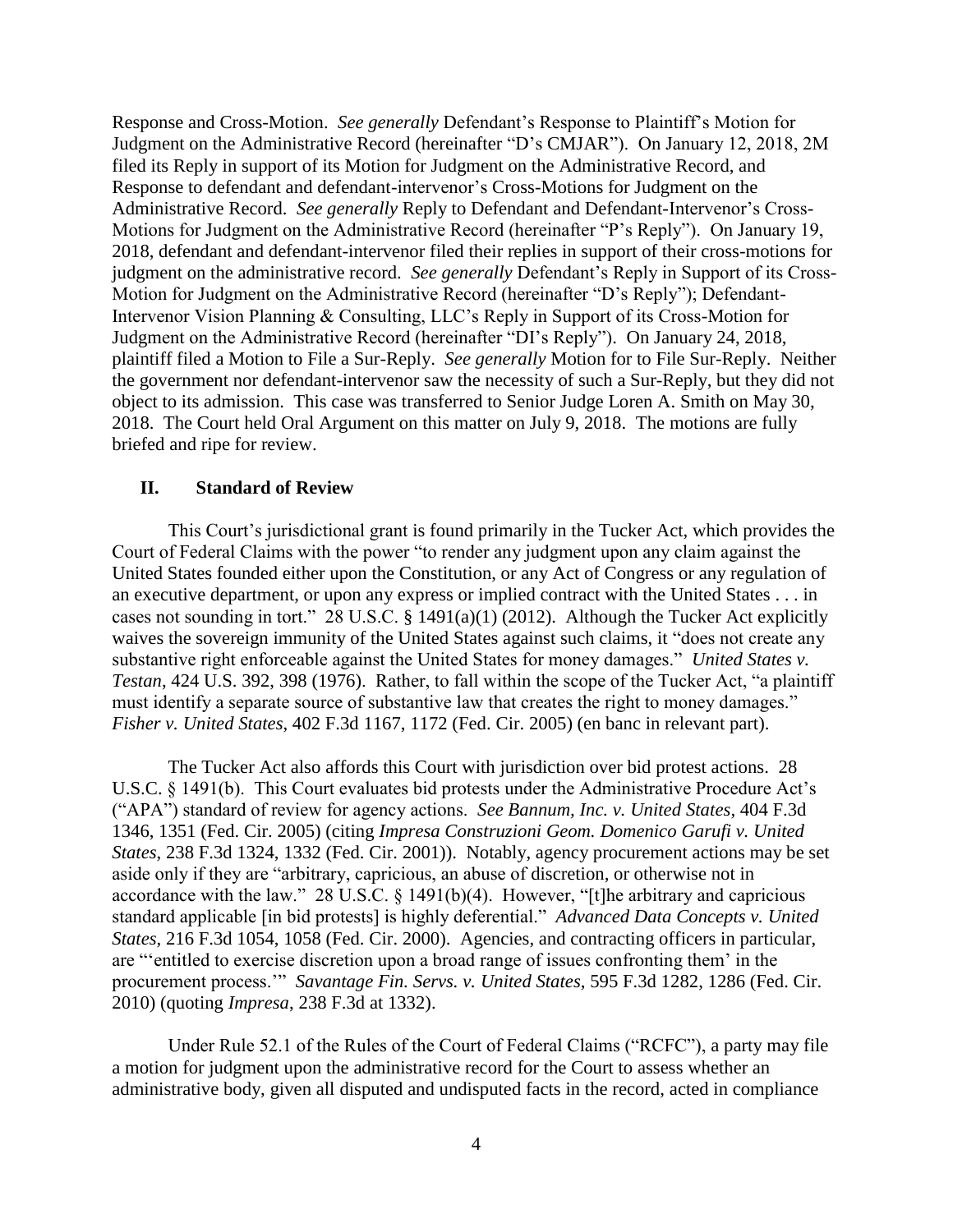with the legal standards governing the decision under review. *See Supreme Foodservice GmbH v. United States*, 109 Fed. Cl. 369, 382 (2013) (citing *Fort Carson Supp. Servs. v. United States*, 71 Fed. Cl. 585 (2006)). On a motion for judgment upon the administrative record, the parties are limited to the AR, and the Court makes findings of fact as if it were conducting a trial on a paper record. RCFC 52.1; *Bannum*, 404 F.3d at 1354. Looking to the Administrative Record, the Court must determine whether a party has met its burden of proof based on the evidence in the record. *Id.* at 1355. When a protestor claims that an agency's decision violates a statute, regulation, or procedure, the protestor must show that such alleged violation was "clear and prejudicial." *Impresa*, 238 F.3d at 1333. The Court will "interfere with the government procurement process 'only in extremely limited circumstances.'" *EP Prods., Inc. v. United States*, 63 Fed. Cl. 220, 223 (2005) (quoting *CACI, Inc.-Fed. v. United States*, 870 F.2d 644, 648 (Fed. Cir. 1989)). "If the [C]ourt finds a reasonable basis for [an] agency's action, the [C]ourt should stay its hand even though it might, as an original proposition, have reached a different conclusion as to the proper administration and application of the procurement regulations*." Honeywell, Inc. v. United States*, 870 F.2d 644, 648 (Fed. Cir. 1989). The Court cannot substitute its judgment for that of an agency, even if reasonable minds could reach differing conclusions. *Bowman Transp., Inc. v. Ark.-Best Freight Sys., Inc.*, 419 U.S. 281, 285-86 (1974).

## **III. Discussion**

## **A. Competitive Range**

In its Motion for Judgment on the Administrative Record, plaintiff asserts that FEMA's inclusion of VPC in the competitive range was irrational and inconsistent with the Solicitation, as it ignored deficiencies in VPC's original proposal. In establishing a competitive range, an agency must evaluate proposals and make awards based on all evaluation factors set forth in the relevant solicitation. FAR 15.306(c). A Contracting Officer ("CO") does not have discretion to ignore an evaluation factor in determining the inclusion of an offeror in a competitive range. *Info. Scis. Corp. v. United States*, 73 Fed. Cl. 70, 114-15 (2006), *on reconsideration in part*, 75 Fed. Cl. 406 (2007).

Plaintiff argues that the ground rules for inclusion indicated that "[o]nly those offerors who received at least 'Good' overall technical ratings and fair and reasonable prices *prior to discussions* [would be] considered among the 'most highly rated proposals' and [] included in the competitive range." P's MJAR at 2 (emphasis in original); AR 1293. Plaintiff further contends that "[h]ad the SSEB reasonably evaluated VPC's original proposal based on the parameters set forth in the Solicitation, VPC would have been excluded from the competitive range because the record clearly shows that VPC's original proposal was deficient." *Id*. at 22. In making this argument, plaintiff asserts that the SSEB unreasonably failed to assign the following two deficiencies in VPC's proposal, which resulted in FEMA improperly including VPC in the competitive range: (1) VPC proposed performing Prime labor at 40%, which violated the limit on subcontracting; and (2) VPC's work breakdown structure did not match its price proposal, which was a key requirement of the Solicitation. P's MJAR at 22-23.

The limitation on subcontracting clause provides that by submitting "an offer and execution of a contract, the Offeror/Contractor agrees that in performance of the contract in the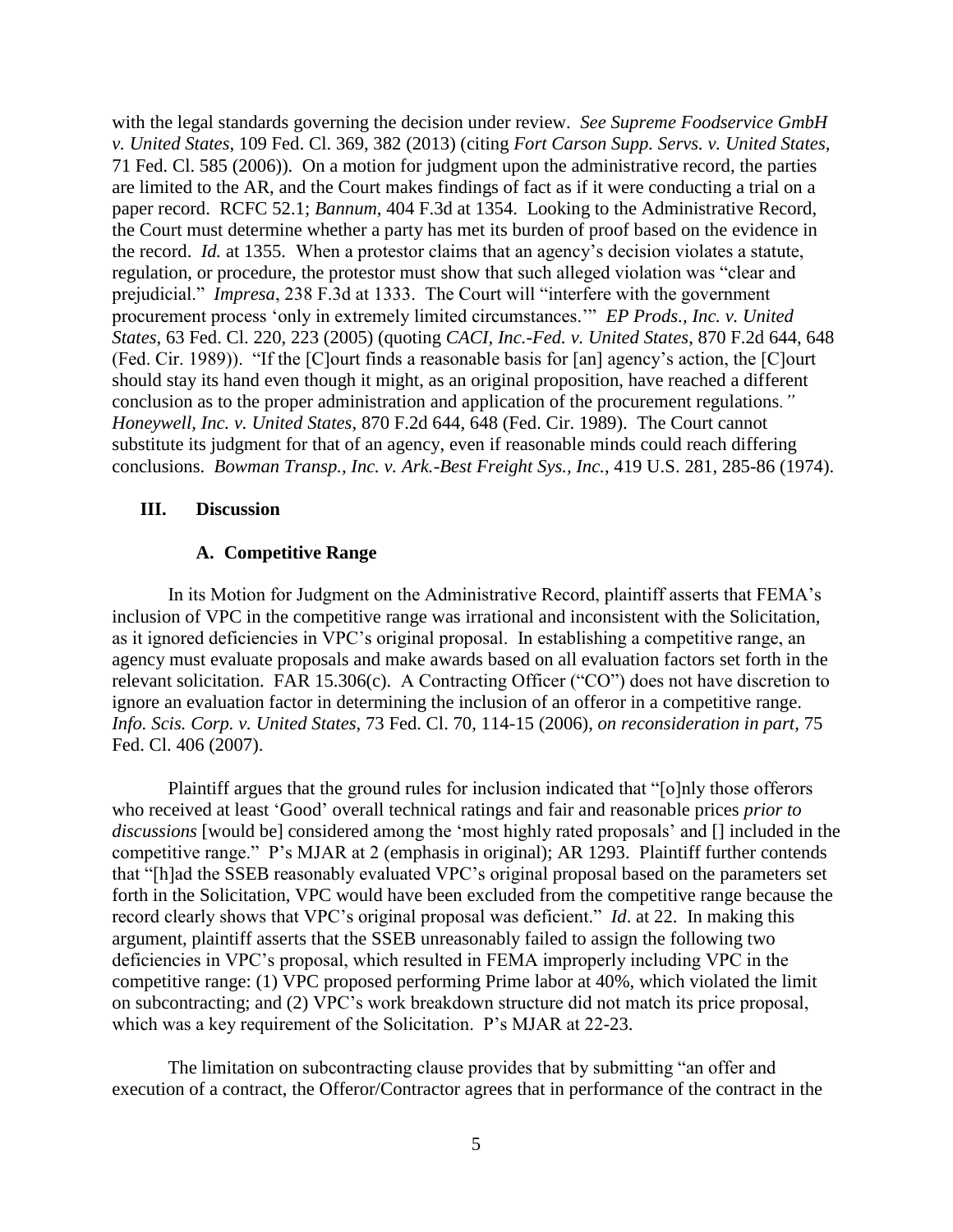case of a contract for services, [a]t least 50 percent of the cost of contract performance incurred for personnel shall be expended for employees of the concern."  $48$  C.F.R. § 52.219-14(c)(1). Furthermore, "[a]n offer fails to satisfy a [limitation on subcontracting] provision if it is 'readily apparent' that its proposal fails to show that an offeror *would* comply with the requirements of the [limitation on subcontracting] clause." *Caddell Constr. Co. v. United States*, 129 Fed. Cl. 383, 404 (2016) (quoting *Centech Group, Inc. v. United States*, 554 F.3d 1029, 1038-40 (Fed. Cir. 2009)) (emphasis provided in *Centech*).

The government responds by arguing that FEMA reasonably included VPC in the competitive range because "when it is unclear whether a proposal complies with the subcontracting clause, that offeror can be given an opportunity to cure that defect during discussions." D's CMJAR at 23 (citing *Chapman Law Firm v. United States*, 63 Fed. Cl. 519, 527-28 (2005), *aff'd* 163 F. App'x 889 (Fed. Cir. 2006)). Both the government and defendantintervenor have misapplied the holding in *Chapman*, which is distinguishable from the case at bar. In *Chapman*, it was unclear whether the awardee's initial proposal was facially compliant with the subcontracting clause. *Chapman*, 63 Fed. Cl. at 524. Here, no such ambiguity exists. It seems clear to this Court that VPC's initial proposal, which indicated that the Prime contractor would only be completing 40% of the work, was noncompliant with the limitation on subcontracting, in violation of FAR 52.219-14. AR 1187, 1232. As such, VPC should not have been included in the competitive range.

Plaintiff further contends that FEMA's Source Selection Authority ("SSA") "failed to document any type of independent judgment" during the technical evaluation, in violation of FAR 15.308. P's MJAR at 35. The FAR permits the SSA to "use reports and analyses prepared by others, [but] the source selection decision shall represent the SSA's independent judgment." FAR 15.308. The FAR also requires that the rationale for the SSA's decision be documented. *Id.* The government argues that "the SSEB's findings were rational and well-documented and, accordingly, the SSA's reliance on those findings was not improper." DI's CMJAR at 23. The Court is not persuaded that a reiteration of the SSEB's findings can be classified as independent judgment. As such, the SSA's decision to ignore the non-responsiveness of VPC's bid and include it in the competitive range was arbitrary and capricious.

#### **B. Staffing**

Plaintiff next contends that FEMA's technical evaluation of the revised proposals was arbitrary and capricious, because FEMA ignored negative information that should have decreased VPC's score, as well as positive information that should have increased 2M's score. P's MJAR at 25. Specifically, plaintiff asserts that VPC's revised proposal deserved an "Unsatisfactory" rating under the Staffing Plan and Key Personnel factor, rather than a "Superior" rating, as VPC lacked both the staff and experience required to perform the contract. *Id.* at 26. In making this argument, plaintiff alleges that the award to VPC was irrational, as "[i]t is not reasonable to conclude that a company that does not currently have employees and has never before recruited a similar number of them has a 'Superior,' risk-free staffing plan." P's MJAR at 25.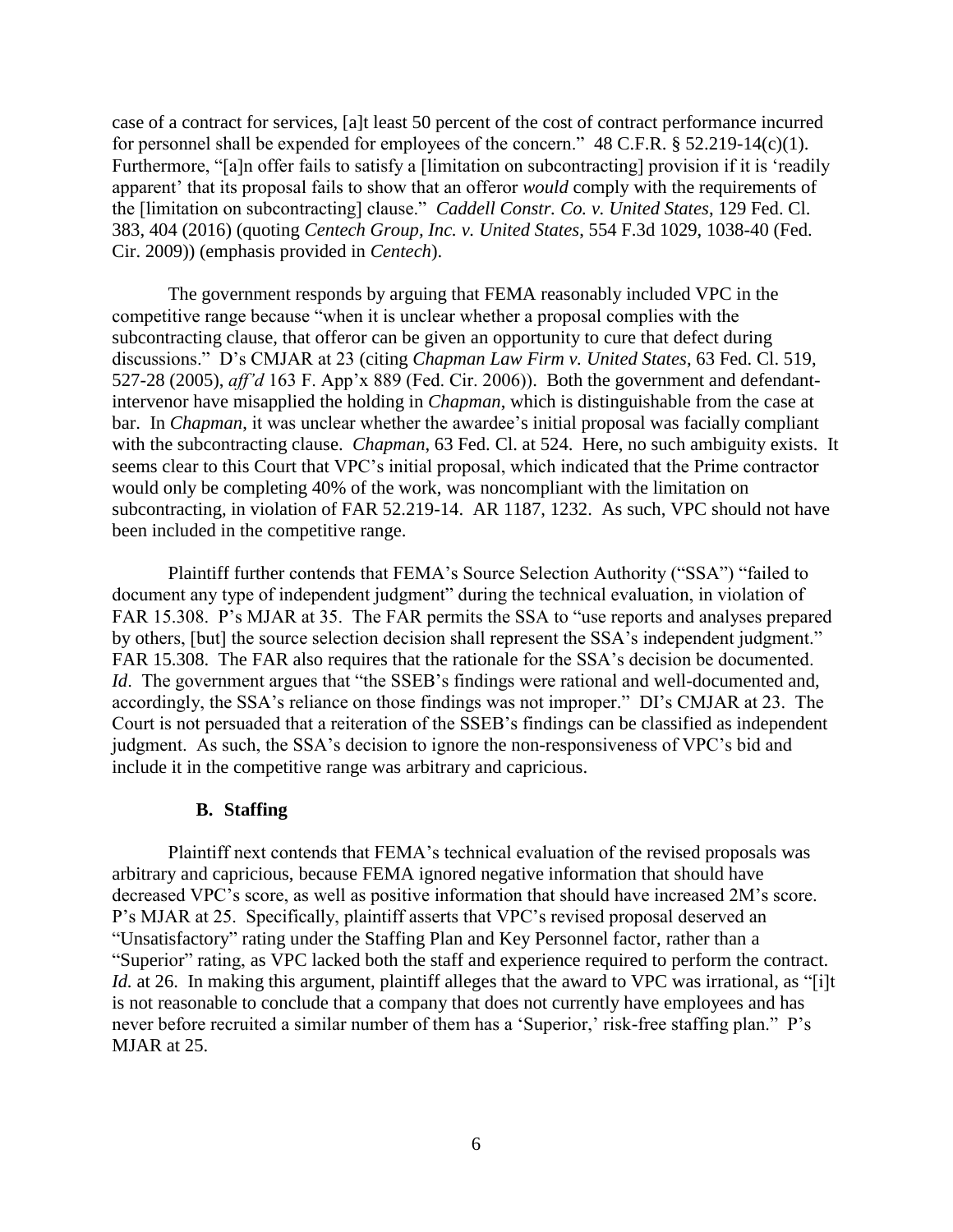The Administrative Procedure Act allots great deference to agency technical evaluations of an offeror's proposal. *See e.g.*, *Textron, Inc. v. United States*, 74 Fed. Cl. 277, 297 (2006) ("[T]echnical ratings . . . involve discretionary determinations of procurement officials that a court will not second guess."); *Omega World Travel, Inc. v. United States*, 54 Fed. Cl. 570, 578 (2002) ("It is well settled that [COs] are given broad discretion with respect to evaluation of technical proposals."). However, an agency's technical evaluations must be reasonable and consistent with the relevant evaluation criteria. *See Banknote Corp. of Am. v. United States*, 56 Fed. Cl. 377, 386 (2003), aff'd, 365 F.3d 1345 (Fed. Cir. 2004) ("It is hornbook law that agencies must evaluate proposals and make awards based on the criteria stated in the solicitation."). As plaintiff points out, the RFP indicated that FEMA would consider "the offeror's ability to meet the requirements of the PWS with emphasis on . . . the offeror's hiring procedures, retention strategies, . . . *and a record of recruiting and retention success for similar contracts*." P's MJAR at 26; AR 336 (emphasis in P's MJAR).

Plaintiff's argument that VPC's Staffing Plan and Key Personnel rating was arbitrary and capricious is bifurcated. First, plaintiff argues that VPC had only three employees at the time of the award and has never employed the requisite number of people under the Solicitation, "rendering any staffing, recruitment, and retention plan entirely theoretical and risky." P's MJAR at 26. Second, plaintiff points out that VPC's proposal was silent as to its experience and capabilities in the recruiting, hiring, and employee retention areas, instead relying on the capabilities of Cadmus, its large business subcontractor. *Id*. at 27. Plaintiff further contends that FEMA was well aware of these deficiencies, as 2M raised them throughout the GAO protest, but that FEMA nevertheless ignored these deficiencies at the conclusion of that protest and failed to provide an explanation for its determination that VPC's Superior Staffing Plan and Key Personnel rating was rational. *Id*. at 28.

The government alleges that its actions were neither arbitrary nor capricious because the Solicitation does not require "that the offeror itself demonstrate recruiting experience, [instead of relying] upon its subcontractor for that experience." D's CMJAR at 32. The government further argues that "[o]fferors were not required to have a certain number of individuals already employed prior to submitting a proposal, and indeed, the solicitation indicated that many employees would likely be hired from the incumbent contractor." *Id*. (citing AR 129). The Court is not persuaded by this argument.

While the Solicitation did not expressly prohibit an offeror from using subcontractors to aid in staffing and recruiting, it requires each offeror to describe "the offeror's ability to meet the requirements of the PWS" and to demonstrate "a record of recruiting and retention success for similar contracts." AR 336. In order to receive a Superior rating for Staffing and Key Personnel, the offeror must demonstrate the following:

[A]n excellent understanding of the requirements and an approach that significantly exceeds performance or capability standards. Given the structure and academic, technical, and professional qualifications of key personnel and sufficiency of proposed personnel, offeror's proposal has exceptional strengths that will significantly benefit the Government and risk of unsuccessful performance is very low.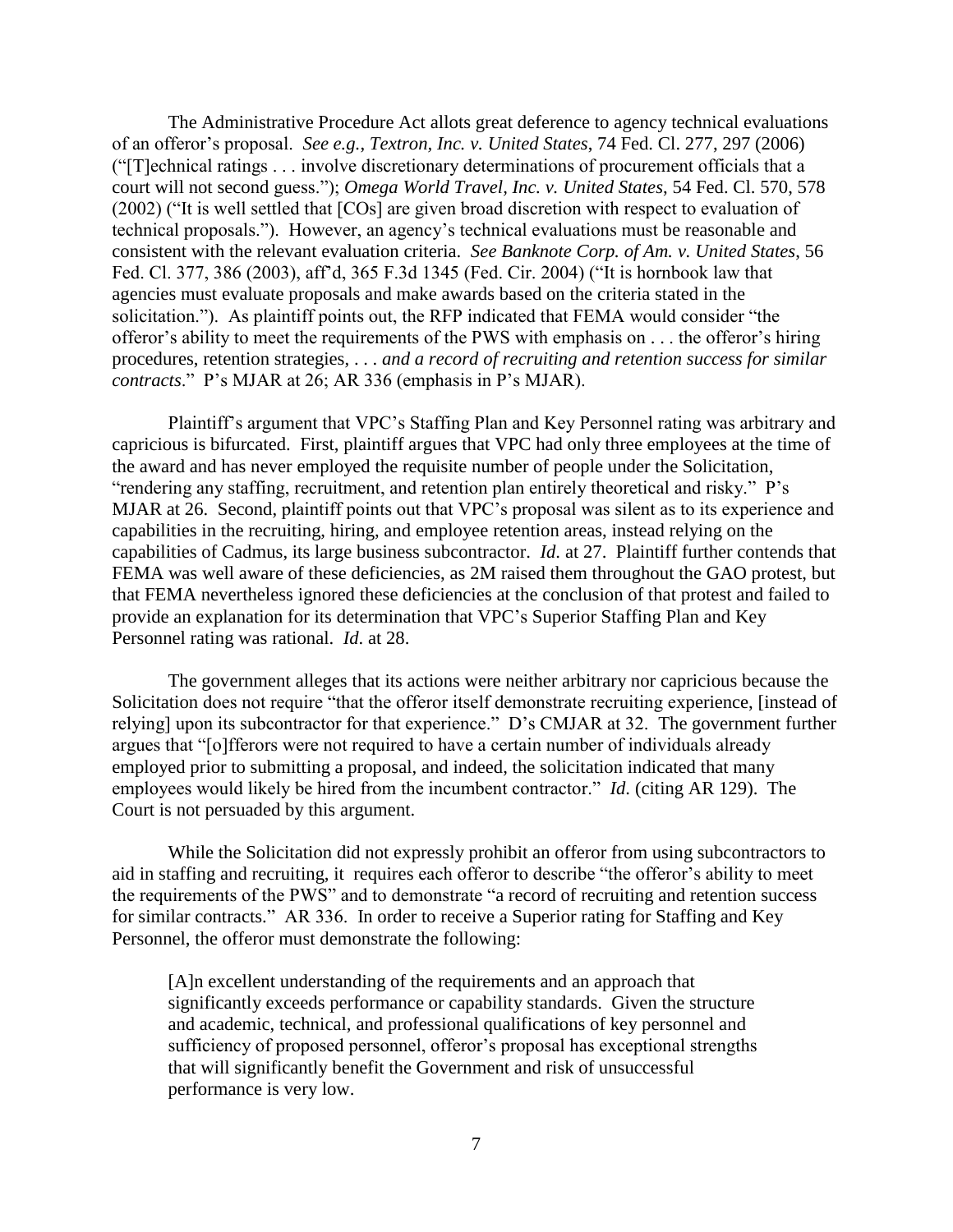AR 336. While VPC's staffing and key personnel plan may be theoretically sufficient, it seems clear to this Court that VPC's proposal did not meet the most basic of requirements in order to receive a "Superior" rating—it was not almost devoid of risk. Assigning a "Superior" rating to an offeror operating out of a private residence, with only three employees, one of whom was a full-time student, and limited relevant past experience, regardless of the skills of its subcontractor, is directly contrary to the requirements of the Solicitation. As such, the Court has no choice but to determine that VPC's Superior ranking was arbitrary and capricious.

#### **C. Pattern of Unfairness**

While this Court considers agency deference to be of the utmost importance, it cannot ignore the record before it. In its Motion for Judgment on the Administrative Record, plaintiff both overtly and impliedly alleges that it received unequal treatment throughout the course of this procurement. When looking at the Administrative Record as a whole, it becomes clear to this Court that FEMA repeatedly overlooked deficiencies in VPC's proposals, relaxed Solicitation requirements, and amended its Technical Evaluations in favor of VPC.

This Court has long held that "[a] bid is responsive if it conforms with the requirements of the solicitation." *Mack Trucks, Inc. v. United States*, 6 Cl. Ct. 68, 70 (1984) (citing *Yachts America, Inc. v. United States*, 3 Cl. Ct. 447, 449 (1983); *Keco Industries, Inc. v. United States*, 492 F.2d 120, 1203 (Ct. Cl.1974)). "Responsiveness is determined by the terms of a bid at the time bids are opened. Nonresponsive bids must be rejected to avoid unfairness to other contractors." *Mack Trucks*, 3 Cl. Ct. at 71. "Otherwise, a bidder would be encouraged to submit a nonresponsive bid and engage in the type of bid manipulation that the responsiveness requirement is designed to prevent." *Id*. (citing *Toyo Menka Kaisha, Ltd. v. United States*, 597 F.2d 1371, 1377 (1979)).

VPC's original proposal did not conform to the Solicitation's requirements, specifically the limitation on subcontracting and staffing plan. As such, VPC should not have been included in the competitive range. It is well established that an "agency's failure to follow the terms of its own Solicitation and selection of an offeror based upon different requirements than those imposed upon the only other offeror are quintessential examples of conduct which lacks a rational basis." *CliniComp Int'l v. United States*, 117 Fed. Cl. 722, 741 (2014) (quoting *Hunt Building Co., Ltd. v. United States*, 61 Fed. Cl. 243, 273 (2004) (citation omitted)); *see also CW Gov't Travel, Inc. v. United States*, 110 Fed. Cl. 462, 490 (2013) ("It is well-established that a 'contracting agency must treat all offerors equally, evaluating proposals evenhandedly against common requirements and evaluation criteria.'" (quoting *Banknote Corp. of Am., Inc. v. United States*, 56 Fed. Cl. 377, 383 (2003))).

FEMA continued in its unfair and unequal treatment by failing to provide a rational explanation for VPC's inclusion in the competitive range, instead opting to re-evaluate the proposals to further tip the scales against 2M. AR 1627. Such a decision smacks of disparate treatment, and, while that issue is not expressly raised by the plaintiff, this Court cannot ignore that when something "looks like a duck, walks like a duck, and quacks like a duck, then it's a duck." *Zebel, LLC v. United States*, 135 Fed. Cl. 47, 64 (2017) (quoting *S.I. Stud, Inc. v. United*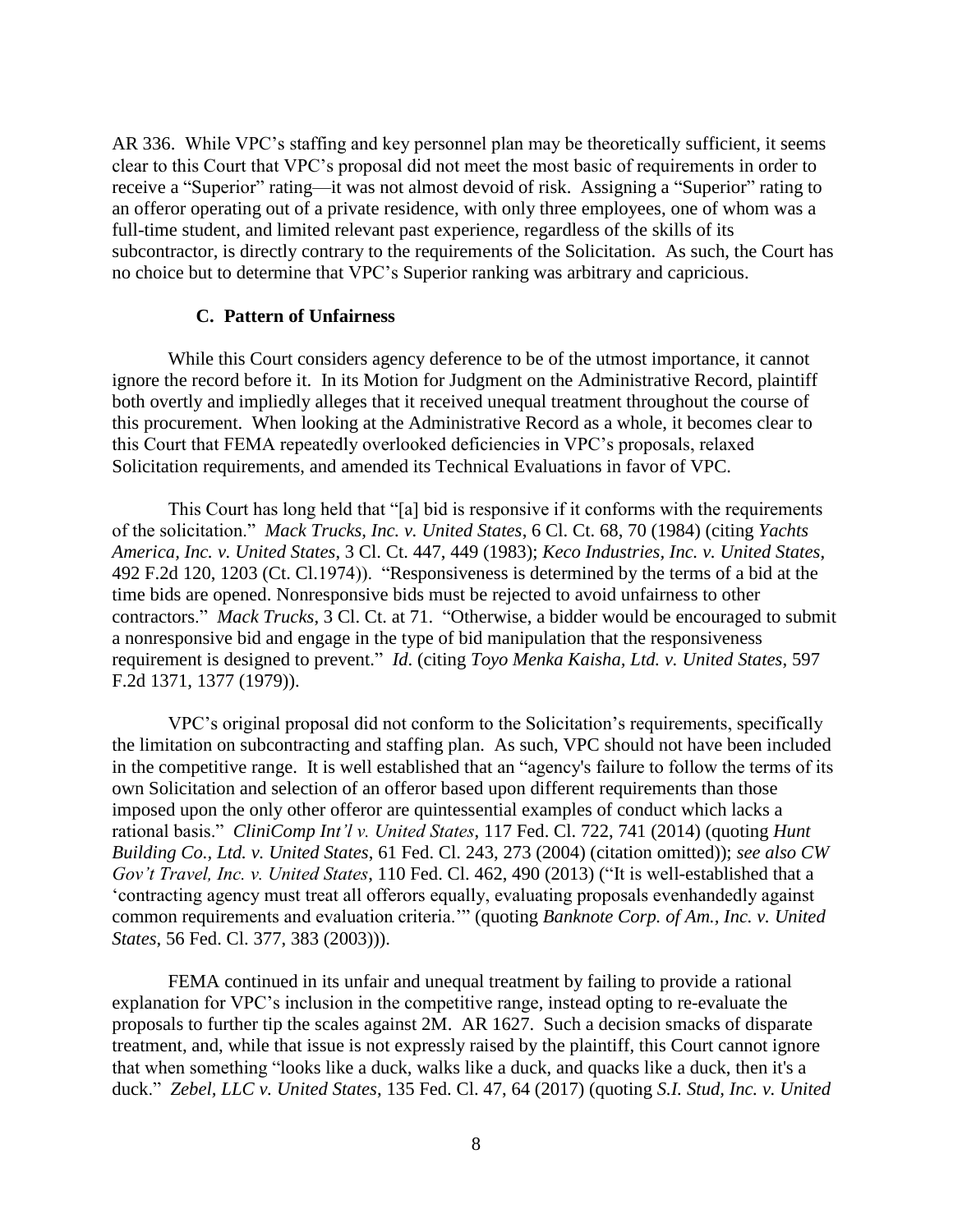*States*, 24 F.3d 1394, 1396 (Fed. Cir. 1994) (Plager, J., dissenting)). FEMA relaxed its requirements in including VCP in the competitive range, despite the clear violation of the limitation on subcontracting and arbitrary Staffing Plan rating. FEMA also provided no cognizable rationale for its unequal treatment of bidders, and "[an] agency's failure to articulate any basis for its disparate treatment . . . renders [a] procurement fundamentally irrational and invalid." *CliniComp*, 117 Fed. Cl. at 743. As such, this Court finds FEMA's decision to award the contract to VPC to be arbitrary and capricious.

#### **D. Injunctive Relief**

Pursuant to the Tucker Act, the Court may award "any relief that the [C]ourt considers proper, including declaratory and injunctive relief" in bid protest cases. 28 U.S.C. § 1491 (b)(2) (2012). As plaintiff succeeds on the merits, this Court need only analyze the following three factors: (1) "whether the plaintiff will suffer irreparable harm if this [C]ourt withholds injunctive relief," (2) "whether the balance of hardships to the respective parties favors the grant of injunctive relief," and (3) "whether it is in the public interest to grant injunctive relief." *PGBA, LLC v. United States*, 389 F.3d 1219, 1229 (Fed. Cir. 2004) (citations omitted).

The first element this Court must consider is whether denial of the injunction would result in irreparable harm to the plaintiff. If injunctive relief were denied, 2M would be denied "the opportunity to recoup profits and to benefit from a lawful procurement process." *AshBritt, Inc. v. United States*, 87 Fed. Cl. 344, 378 (2009). "Such loss of profit stemming from a lost opportunity to compete on a level playing field has been found sufficient to constitute irreparable harm." *Id.* at 378-79 (citing *United Payors & United Providers Health Servs. v. United States*, 55 Fed. Cl. 323, 333 (2002); *MVM, Inc. v. United States*, 46 Fed. Cl. 137, 142-43 (1999)). As such, this prong of the injunctive analysis weighs strongly in plaintiff's favor.

The next element of injunctive relief the Court must analyze is "whether the balance of hardships leans in the plaintiff's favor," when weighed against the harm to the government. *Overstreet Elec. Co., Inc. v. United States*, 47 Fed. Cl. 728, 744 (2000). Here, the government makes no real argument that the balance of hardships weighs in its favor. D's MJAR at 45. Defendant-intervenor argues that a permanent injunction is drastic, as FEMA has already delayed the award for over a year. DI's CMJAR at 29. The Court notes that "only in an exceptional case would [such delay] alone warrant a denial of injunctive relief, or the courts would never grant injunctive relief in bid protests." *Overstreet*, 47 Fed. Cl. at 744 (citing *Ellsworth Associates, Inc. v. United States*, 45 Fed. Cl. 388, 399 (1999) (*rev'd on other grounds*)). As the incumbent contractor is currently performing the work covered by the Solicitation, this is not such an "exceptional case." *Overstreet*, 47 Fed. Cl. at 744 (citing *Bean Dredging Corp. v. United States*, 19 Cl. Ct. 561, 583 (1990)).

Finally, "[i]t is axiomatic that the public has an interest in honest, open, and fair competition in the procurement process." *Cincom Systems, Inc. v. United States*, 27 Fed. Cl. 266, 269 (1997). Furthermore, "public interest is manifest in ensuring that the Government closely adhere to the requirements of the procurement regulations." *Scanwell Lab., Inc. v. Schaffer*, 424 F.2d 859, 866-67 (D.C. Cir. 1970). Conversely, "[i]t is equally clear, however, that a procuring agency should be able to conduct procurements without excessive judicial